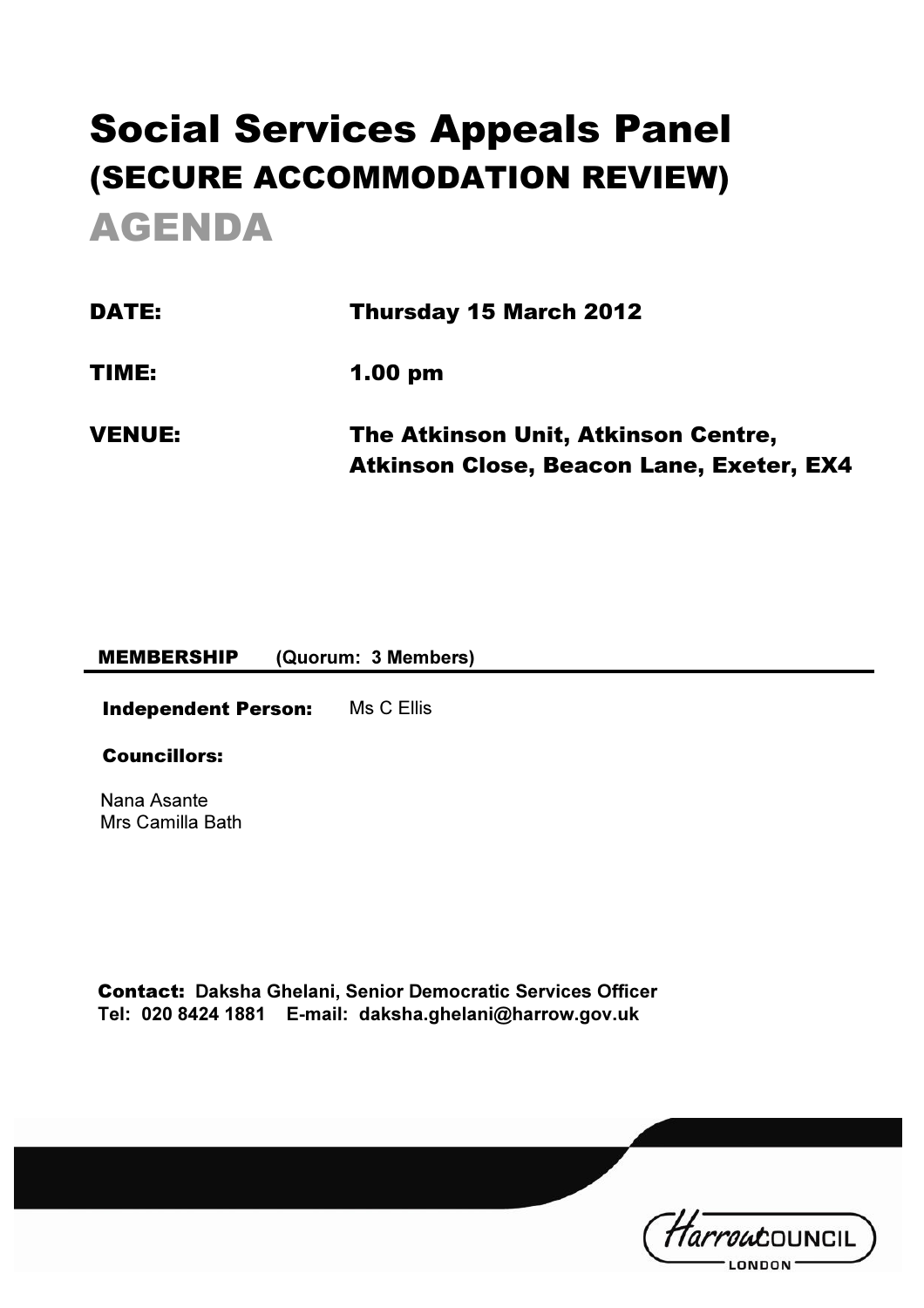# AGENDA - PART I

## 1. APPOINTMENT OF CHAIRMAN

To note that the Independent Member will serve as Chairman of the Panel.

## 2. TERMS OF REFERENCE

To note the terms of reference as set out below:

"To review in accordance with the Children (Secure Accommodation) Regulations 1991 the Keeping of Children in Secure Accommodation."

#### 3. MINUTES

[Social Services Appeals Panel minutes are:-

- (1) approved following each meeting by the Members serving on that particular occasion and signed as a correct record by the Chairman for that meeting;
- (2) not submitted to the next panel meeting for approval.

Reasons: The Social Services Appeals Panel is constituted from a pooled membership. Consequently, a subsequent Panel meeting is likely to comprise a different Chairman and Members who took no part in the previous meeting's proceedings. The process referred to at (1) above provides appropriate approval scrutiny].

#### 4. GUIDANCE NOTES (Pages 1 - 2)

To note the enclosed guidance notes which set out the nature of the Panel.

#### 5. EXCLUSION OF THE PRESS AND PUBLIC

 To resolve that the press and public be excluded from the meeting for the following item of business, on the grounds that it involves the likely disclosure of confidential information in breach of an obligation of confidence, or of exempt information as defined in Part I of Schedule 12A to the Local Government Act 1972:

| Agenda Title<br>Item No |                                                                                 | Description of Exempt Information                      |  |  |
|-------------------------|---------------------------------------------------------------------------------|--------------------------------------------------------|--|--|
| 6.                      | The Keeping of a Child in Information under paragraph 1<br>Secure Accommodation | (contains information relating to any<br>individuals). |  |  |

# AGENDA - PART II

## 6. THE KEEPING OF A CHILD IN SECURE ACCOMMODATION

(a) Report of the Corporate Director, Children's Services (To Follow)